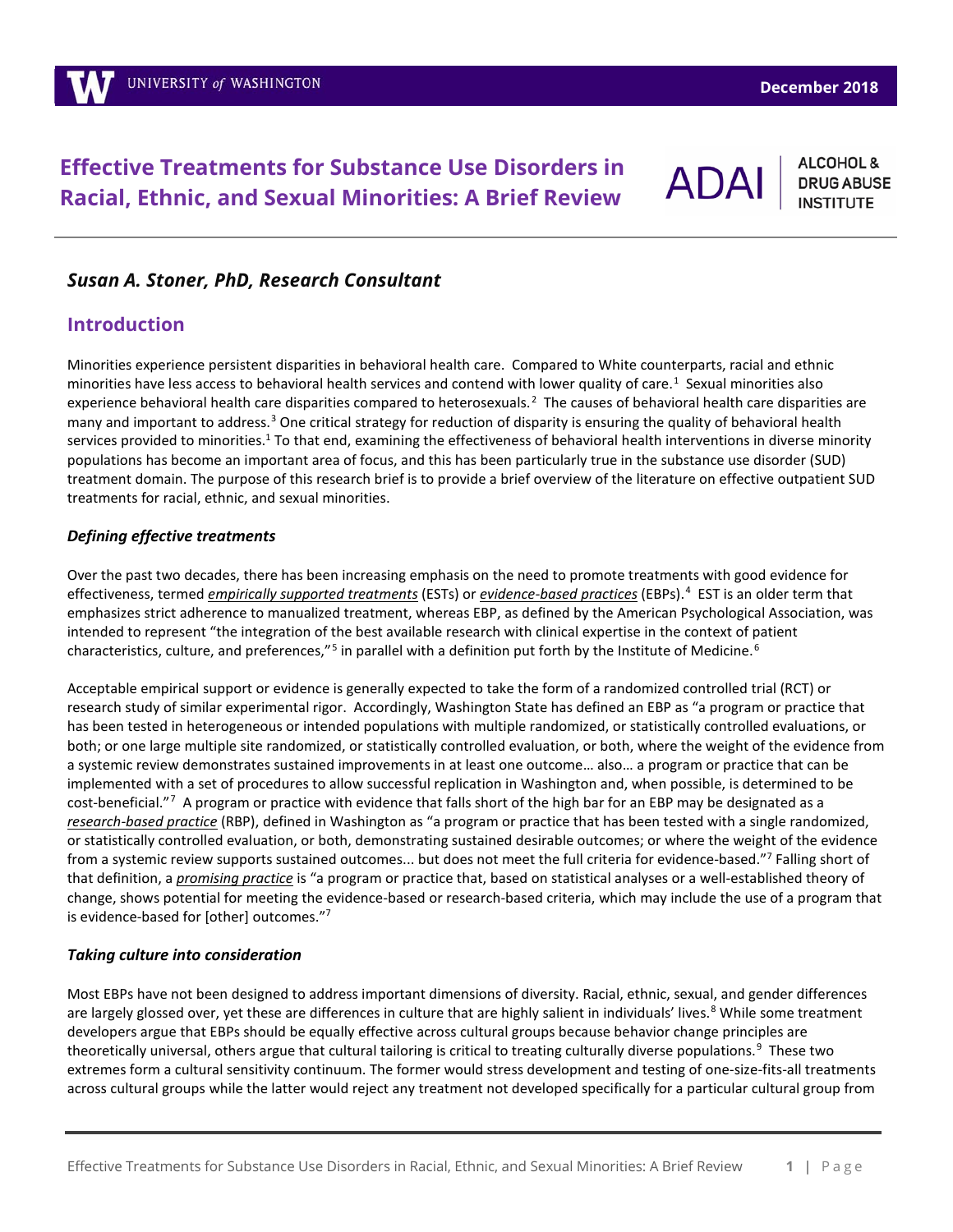the ground up. In practice, treatments for racial, ethnic, and sexual minorities generally fall somewhere along this continuum. A relatively invariant treatment that performs equally well in minority and majority cultures might be termed *culturally competent*. Treatment programs that incorporate cultural characteristics—e.g., values, norms, beliefs, experiences, and behavioral patterns—are termed *culturally informed*. [10](#page-10-0) 

## <span id="page-1-6"></span>**Culturally Competent Treatments**

<span id="page-1-5"></span>In diverse, heterogeneous, or resource-limited settings, it may not be practical for treatment providers to deliver anything but one-size-fits all interventions. In such cases, it is important to choose interventions that have been tested in diverse populations in which minorities were well-represented. Ideally, treatment interventions will have been tested in large, diverse samples with sufficient minority representation to conduct thorough subgroup analyses to see if favorable treatment effects were robust across various minority groups. Unfortunately, relatively few studies have examined race/ethnicity/sexual minority status as moderators of treatment effects.<sup>9,[11](#page-10-1)</sup> In lieu of directly examining the effectiveness of an intervention in minority populations, ensuring representation of minorities that is proportionate to what exists in diverse communities helps to ensure that favorable effects are not owing to White participants alone. Thus, it is informative to consider what proportion of the samples used to evaluate any given treatment consisted of minorities.

<span id="page-1-2"></span><span id="page-1-0"></span>Unfortunately, racial, ethnic, and sexual minority populations have generally been grossly under-represented in the RCTs that have been conducted to evaluate treatment effectiveness. Most treatment programs for behavioral health disorders, including SUDs, have been developed and evaluated in predominantly White, heterosexual samples.<sup>[12](#page-10-2),13</sup> In evaluating which treatments meet criteria to be considered an EBP in Washington, the Washington State Institute for Public Policy (WSIPP), in accordance with state law, considers whether a treatment has been tested in a heterogeneous population and operationalizes heterogeneity in two ways. To meet the heterogeneity criterion, the body of research on a particular treatment must meet one of the following two criteria. 1) The proportion of racial/ethnic minority research participants must be greater than or equal to the proportion of racial/ethnic minorities in Washington. For interventions for children aged 0-17 years, currently this means the weighted average of participants in outcome evaluations being no more than 68% White.  $^{14}$  $^{14}$  $^{14}$  For interventions for adults aged 18 years or older, currently this means the weighted average of participants in outcome evaluations being no more than 76% White.<sup>[15](#page-10-5)</sup> 2) At least one outcome evaluation has been conducted on the appropriate age group in Washington (children or adults) with subgroup analysis demonstrating favorable outcomes for racial/ethnic minorities (p-value < 0.20).<sup>14,[15](#page-1-1)</sup> WSIPP indicates the proportion of racial/ethnic minority research participants for each treatment it evaluates, whenever possible. WSIPP does not indicate the proportion of sexual minority research participants for evaluated treatments, [14,](#page-1-0)[15](#page-1-1) as such information is rarely provided—or even assessed—in original research studies<sup>16</sup>.

### <span id="page-1-4"></span><span id="page-1-1"></span>*Culturally competent treatments for racial/ethnic minority youth*

Relatively few treatment interventions have been tested with adequate samples of racial or ethnic minority youth. It should be noted that none of the treatments for youth SUDs—for any population—evaluated by WSIPP, as of its most recent report, was classified as an EBP.<sup>[14](#page-1-2)</sup> While seven treatments were classified as RBPs, only five were tested in samples that were less than 68% White. Those five were the Adolescent Community Reinforcement Approach, Functional Family Therapy, Multidimensional Family Therapy, Multisystemic Therapy, and the Teen Marijuana Check-Up[.14](#page-1-2) Using somewhat different operationalizations of the definitions set forth in Washington, separate evaluation conducted by the University of Washington Alcohol and Drug Abuse Institute (ADAI) also identified Motivational Enhancement Therapy/Cognitive Behavioral Therapy as an EBP for youth.<sup>[17](#page-10-7)</sup>

<span id="page-1-3"></span>Adolescent Community Reinforcement Approach (ACRA).<sup>[18](#page-10-8)</sup> ACRA is a behavioral treatment for youth and young adults 12 to 24 years old with SUDs that seeks to increase family, social, and educational/vocational reinforcers to support recovery. ACRA includes guidelines for three types of sessions: individuals alone, parents/caregivers alone, and individuals and parents/caregivers together. Clinicians choose from a variety of ACRA procedures to address the individual's needs in multiple life areas, e.g., problem-solving skills and communication skills. Every session ends with a mutually-agreed upon homework assignment to practice skills learned during sessions. Often homework assignments include participation in pro-social activities. Likewise, each session begins with a review of the homework assignment from the previous session. It has been tested with 59% racial/ethnic minority participants. [14](#page-1-2)

**Functional Family Therapy (FFT).**<sup>[19](#page-10-9)</sup> FFT is "a multisystemic approach that integrates and conceptually links behavioral and cognitive intervention strategies to the ecological formulation of the family disturbance. Problems such as substance use or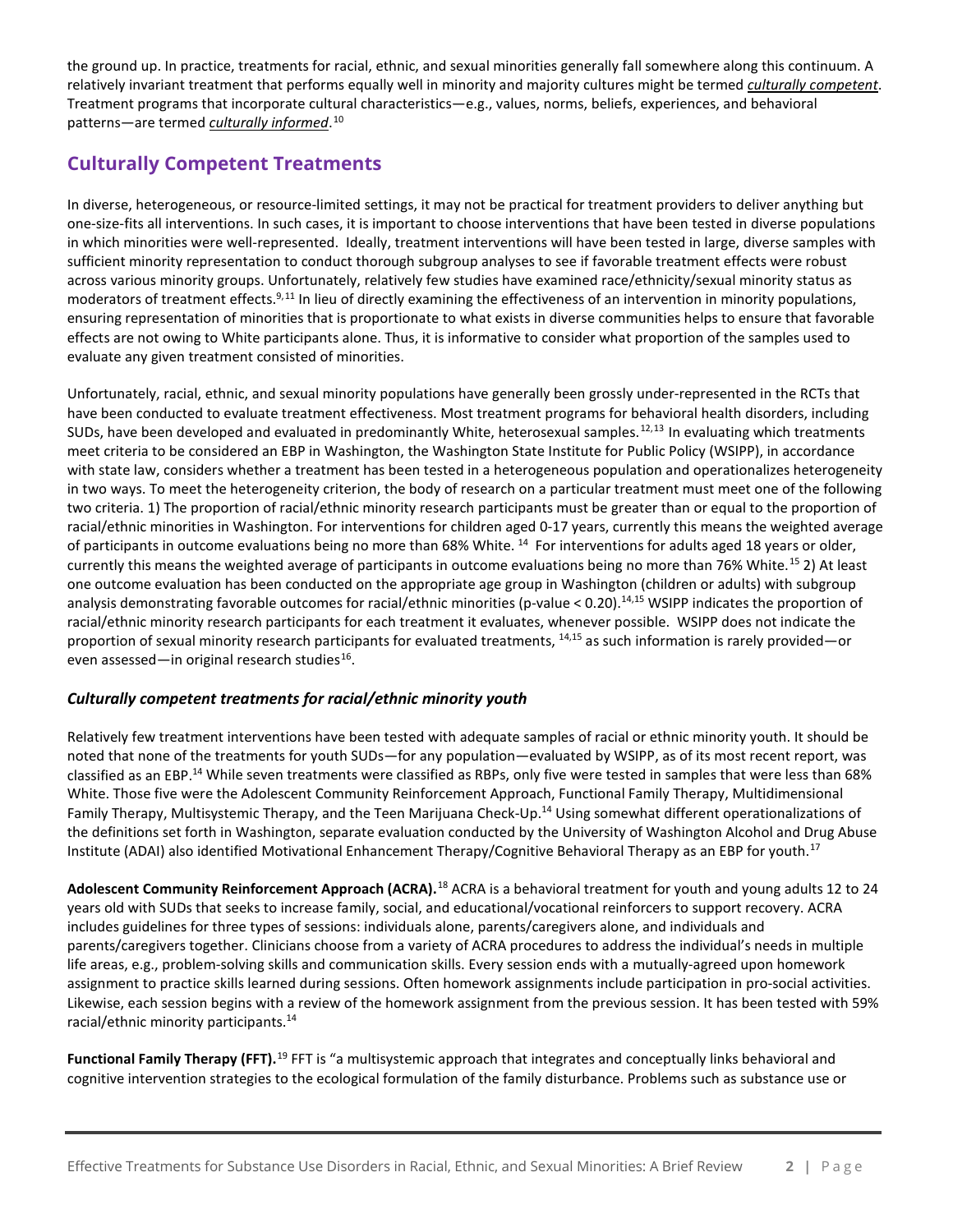running away are conceptualized as deriving from maladaptive family interaction patterns as well as limited coping and problem-solving skills. The primary focus of sessions is on family interaction and behavior change."<sup>[20](#page-11-0)</sup> The first phase of the FFT intervention focuses on engaging families in treatment and enhancing motivation for change. In the second phase of treatment, the focus shifts to effecting behavioral change within the family.<sup>[21](#page-11-1)</sup> It has been tested with 74% racial/ethnic minority participants[.14](#page-1-2)

**Motivational Enhancement Therapy/Cognitive Behavioral Therapy (MET/CBT).**[22,](#page-11-2)[23](#page-11-3)MET/CBT is a 5-12 session treatment composed of 2 individual sessions of MET and 3-10 weekly group sessions of CBT. The MET sessions focus on factors that motivate participants who abuse substances to change, while in the CBT sessions, participants learn skills to cope with problems and meet needs in ways that do not involve turning to marijuana or alcohol, including how to refuse marijuana; how to increase the adolescent's social support network and non-drug activities; and how to avoid and cope with relapses. In the studies reviewed by ADAI, the proportion of racial/ethnic minorities included in the samples ranged from 8% to 51%.<sup>17</sup> Studies of CBT without MET also show favorable outcomes for substance abuse with proportions of racial/ethnic minorities ranging from 0% to 100%[.17](#page-1-3) Benuto and O'Donohue[24](#page-11-4) reviewed the literature on empirically supported treatments for ethnic minorities and noted that there is evidence that standard, untailored CBT produces beneficial outcomes for Hispanics/Latinos. ADAI has determined that MET/CBT represent a set of EBPs given favorable outcomes with minority samples.<sup>17</sup>

<span id="page-2-0"></span>**Multidimensional Family Therapy (MDFT).**[25](#page-11-5) MDFT is an outpatient, family-based, manual-driven drug abuse treatment for teens. Delivered across a flexible series of 12 to 16 weekly or twice weekly 60- to 90-minute sessions, MDFT consists of assessment and treatment modules that target four areas of social interaction: (1) the youth's interpersonal functioning with parents and peers, (2) the parents' parenting practices and level of adult functioning independent of their parenting role, (3) parent-adolescent interactions in therapy sessions, and (4) communication between family members and key social systems (e.g., school, child welfare, mental health, juvenile justice). The treatment format includes both individual and family sessions. Interventions are designed to target processes known to produce and/or maintain drug taking and related problem behaviors. It has been tested with 87% racial/ethnic minority participants.<sup>14</sup>

**Multisystemic Therapy (MST).**[26](#page-11-6) MST is an intensive, family-based treatment approach for improving the antisocial behavior of serious juvenile offenders, including reducing substance abuse. The MST model is based on the belief that youth behavior is determined by multiple factors and that each of these factors can be targeted to promote positive behavioral change. MST treatment is conducted in natural settings (for example, in the youth's home, school, or community) under the premise that youths and their families must learn how to function more effectively within their natural environment if they are to sustain improvements after treatment concludes. Specific systems to target for treatment are determined by each youth's situation; however, a common focus of MST is to teach parents how to be more effective at managing their child's activities and develop positive support systems. It has been tested with 65% racial/ethnic minority participants.<sup>14</sup>

**Teen Marijuana Check-Up (TMCU).**[27](#page-11-7) Developed as an alternative approach for adolescents to address concerns about marijuana use outside of formal treatment, the TMCU includes specific advertisement and recruitment strategies as well as a motivational enhancement therapy (MET) intervention designed for delivery in schools. Aimed at a voluntary, non-treatment-seeking high school population, the program is advertised as an opportunity to "take stock" of marijuana use and is intended to facilitate a candid, in-depth evaluation of an individual's use. The brevity of the MET and its low barriers to access encourage participation with minimal effort. In MET, ambivalence about marijuana use is viewed as normal. Adolescents are not labeled as having a problem with marijuana and are treated as experts and decision makers regarding their own marijuana use. Thus, it is meant to appeal to those in earlier stages of change. It has been tested with 35% racial/ethnic minority participants.<sup>14</sup>

#### *Culturally competent treatments for racial/ethnic minority adults*

Current US Census data as of July 1, 2018, lists the population of Washington State as 68.7% White alone, not Hispanic or Latino; therefore, currently, 31.3% percent of the population is estimated to be racial/ethnic minority.<sup>28</sup> As of their most recent report on the topic published in September 2016, WSIPP has evaluated twenty-seven treatments for adults with SUDs, not including medication-based treatments (e.g., buprenorphine for opioid dependence). [15](#page-1-1) Of these, two were classified as EBPs: Brief Marijuana Dependence Counseling and Contingency Management. Both were tested in samples that were more diverse than Washington State (i.e., > 31.3% racial/ethnic minority). An additional fifteen were categorized as RBPs. Of these, only ten were tested in samples with greater racial/ethnic diversity than Washington: Brief Cognitive Behavioral Intervention, Cognitive-Behavioral Coping Skills Therapy, Community Reinforcement and Family Training, Community Reinforcement Approach, Dialectical Behavior Therapy, Family Behavior Therapy, Holistic Harm Reduction Program, Individual Drug Counseling Approach,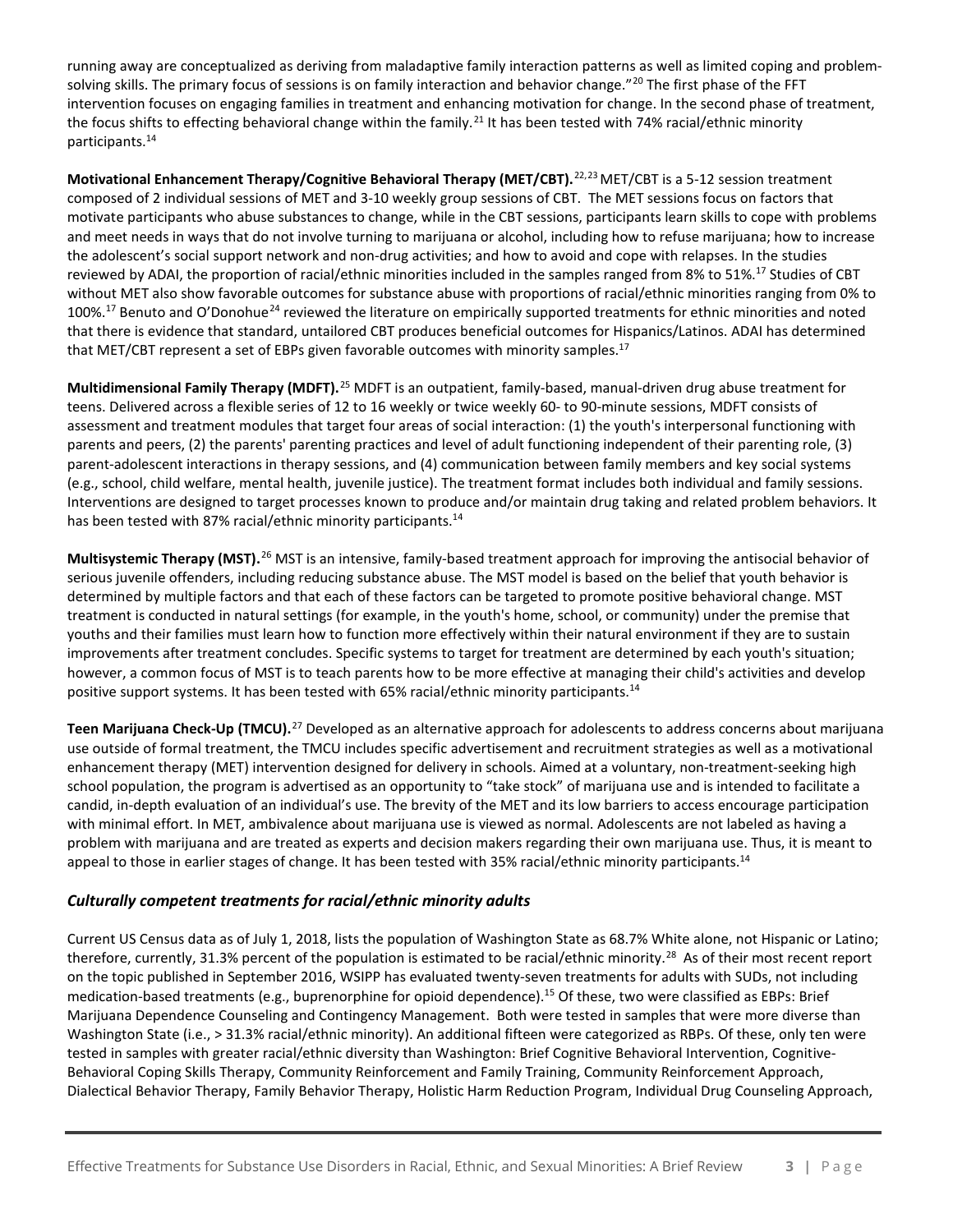the Matrix Model Intensive Outpatient Treatment, Motivational Interviewing, Peer Support, Relapse Prevention Therapy, Seeking Safety, and Twelve-Step Facilitation.<sup>15</sup> In addition, a recent review noted that research studies have demonstrated empirical support for mindfulness-based relapse prevention among women of color, and drink refusal skills-training among African American clients.<sup>[29](#page-12-0)</sup>

**Brief Marijuana Dependence Counseling (BMDC).[30](#page-12-1)** BMDC is a standalone treatment, usually delivered in an individual format that combines two sessions of MET, seven sessions of CBT, and case management. Sessions focus on enhancing motivational enhancement; readiness for change; and cognitive, behavioral, and emotional skill-building. Clients are assisted in gaining access to additional support services. BMDC has been tested with 52% racial/ethnic minority participants.<sup>15</sup>

**Cognitive-Behavioral Coping Skills Therapy (CBCST).[31](#page-12-2)** CBCST is a manualized, standalone, individual or group treatment for SUDs that teaches clients to identify and cope with high-risk situations that could lead to relapse. Clients engage in problem solving, role playing, and homework practice. The intervention is often provided in an individual therapy format but can be conducted in groups as well. CBCST has been tested with 36% racial/ethnic minority participants[.15](#page-1-4)

<span id="page-3-0"></span>**Community Reinforcement and Family Training (CRAFT).**[32,](#page-12-3)[33](#page-12-4) CRAFT is a program for concerned significant others (CSOs, i.e., family and friends) of those with SUDs. In 12 to 14 individual sessions lasting up to 6 months, CSOs are taught effective strategies for helping their loved one (LO) to change, to enroll in treatment, and to feel better themselves. Specific intervention components include: (1) raising awareness of negative consequences of LO's drug use and possible personal benefits of treatment; (2) learning strategies to prevent dangerous situations; (3) learning to reinforce the LO's non-using behaviors and to extinguish drug use; (4) training to improve communication and problem-solving skills; (5) planning activities to replace and strategies to interfere with the LO's actual/potential drug use; (6) preparing to initiate treatment when the LO appears ready, and (7) supporting the LO once treatment has begun. CRAFT has also been tested with 36% racial/ethnic minority participants.<sup>15</sup>

**Contingency Management (CM).**[34,](#page-12-5)[35](#page-12-6) CM is behavioral technique that seeks to encourage positive behavior change by providing desirable consequences when clients meet treatment goals and by withholding reinforcement or providing punishment when patients engage in an undesired behavior (e.g., substance use). For example, consequences for abstinence may include positive reinforcement in the form of vouchers exchangeable for money or prizes while consequences for drug use may include nonreinforcement by withholding vouchers or punishment by making an unfavorable report to a parole officer. Reinforcing or punishing consequences may be contingent on objective evidence of drug use (e.g., urine screens) or on another important behavior, such as compliance with a medication regimen or regular clinic attendance. CM procedures are frequently implemented with written contracts that detail the desired behavior change, duration of intervention, frequency of monitoring, and potential consequences of the person's success or failure in making the agreed upon behavior changes. CM has been tested in higher cost and lower cost formats for a variety of substances with racial/ethnic minority representation ranging from 47- 57%[.32](#page-3-0)

<span id="page-3-1"></span>**Drink-Refusal Skills Training (DRST).**[36](#page-12-7) DRST is one of the modules in combined behavioral intervention tested in the COMBINE study. The DRST module incorporates several components, including a rationale that people commonly resume drinking in response to social pressure, an assessment of the client's perceived social pressures, an assessment of the client's typical coping responses in response to social pressures, and behavioral rehearsal of positive coping behaviors that clients can be use in the face of social pressures. Subgroup analysis found that this module was particularly effective with African American clients.<sup>36</sup>

**Holistic Harm Reduction Program (HHRP).**[37](#page-12-8) HHRP is a manualized group treatment for persons with SUDs who are also HIV positive. Primary goals of harm reduction, health promotion, and quality of life improvement are achieved through education and skills training related to choices that reduce harm to self and others. HHRP also addresses medical, emotional, social, and spiritual barriers to harm reduction. The treatment is generally provided as an add-on to methadone treatment and standard counseling in 12 sessions over three to six months. HHRP has been tested with 42% racial/ethnic minority participants.<sup>15</sup>

**Individual Drug Counseling Approach (IDCA).**[38](#page-12-9) IDCA is a manualized treatment that can be provided as a standalone or add-on treatment. Generally delivered in 36 individual sessions over six months with booster sessions as needed, IDCA has been evaluated in a mixed individual and group counseling format for cocaine dependence. The model follows a 12-step philosophy that seeks to address the client's physical, emotional, spiritual, and interpersonal needs. IDCA has been tested with 44% racial/ethnic minority participants[.15](#page-1-4)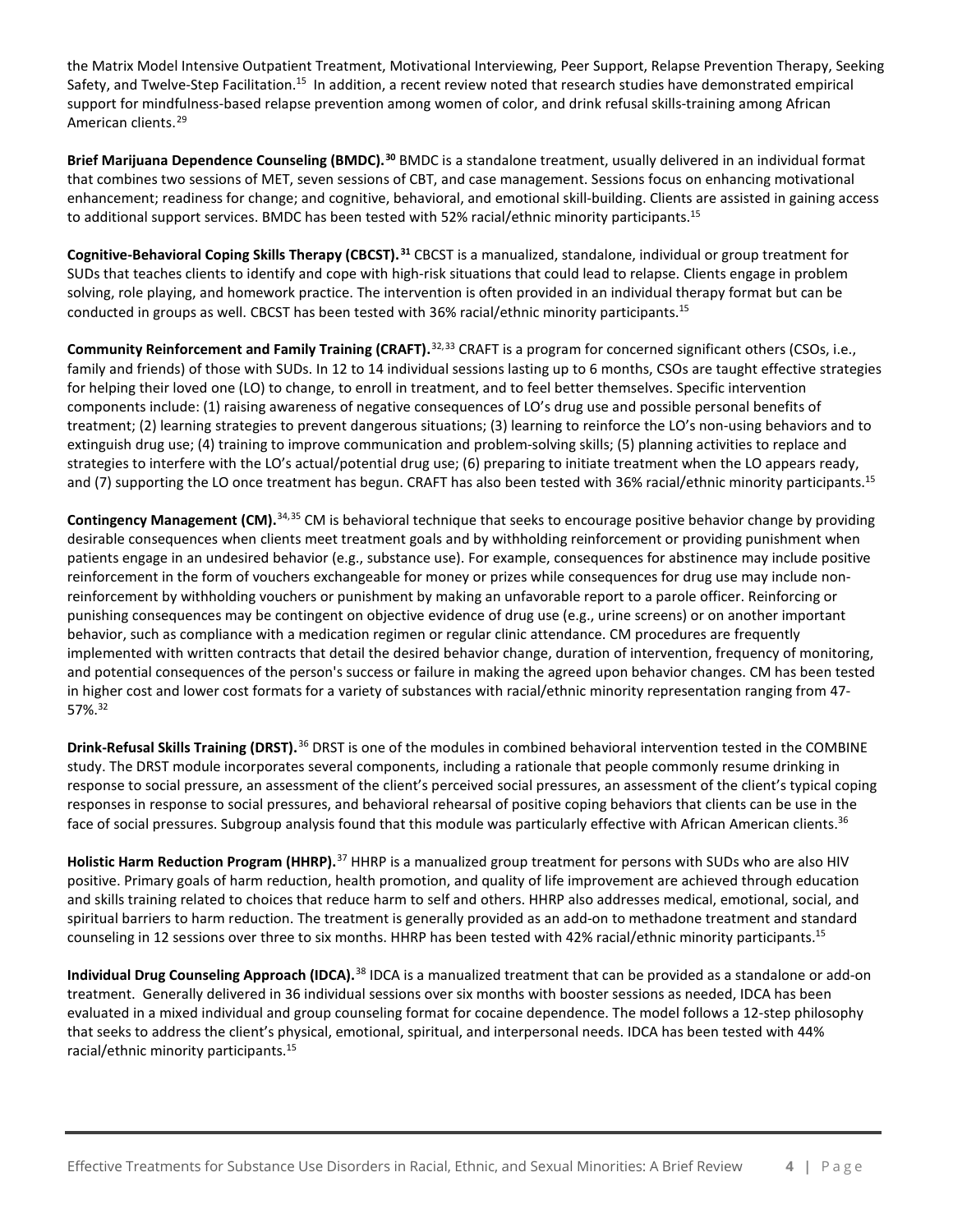**Matrix Model Intensive Outpatient Treatment (MMIOP).**[39](#page-12-10) MMIOP is a manualized, standalone intensive outpatient program for individuals with stimulant use disorders. Standard MMIOP treatment generally spans 16 weeks and consists of group CBT (36 sessions), individual counseling (4 sessions), family education groups (12 sessions), group social support (4 sessions) and urine and weekly breath alcohol testing. Weekly (at least) attendance at 12-step meetings is also encouraged. Covered topics include relapse prevention, drug education, and social support delivered in a non-confrontational manner. One of the relatively unique features of MMIOP is the deliberate ordering, i.e., "staging," of intervention components, with those requiring fewer/less demanding cognitive abilities begun earlier while those requiring more/greater cognitive abilities come later in a staged approach to compensate for the impairing effects of stimulants on cognitive function. MMIOP has been evaluated with 52% racial/ethnic minority participants[.15](#page-1-4)

**Mindfulness-Based Relapse Prevention (MBRP).[40](#page-12-11)** MBRP is a manualized treatment designed to help clients identify high-risk situations and their reactions to common triggers, recognize and cope skillfully with craving through acceptance, awareness, and non-judgment of experience, integrate mindfulness practices into daily life and high-risk situations, and identify the role of thoughts in the relapse process. MBRP emphasizes clients' individual experiences in building coping skills. Clients are also taught general skills for problem-solving, goal-setting, drink refusal self-efficacy, social support, and maintaining a balanced lifestyle. Subgroup analysis found that women of color fared better in response to MBRP compared to traditional relapse prevention therapy.

<span id="page-4-0"></span>**Motivational Interviewing (MI)**[41](#page-12-12)**/Motivational Enhancement Therapy (MET). [42](#page-12-13)** Typically delivered in 1-2 individual sessions, MI is a directive, client-centered brief intervention to foster behavior change by helping clients explore and resolve ambivalence. MI has been adapted for a variety of SUDs in a variety of ways been evaluated with 49% racial/ethnic minority participants.<sup>15</sup> Within the overall clinical style of MI, MET emphasizes the provision of a personal assessment feedback report. A typical MET format involves three sessions in which the first session focuses on reviewing an individualized Personal Feedback Report that summarizes objective and personal information on the client's substance use, and the subsequent two sessions focus on discussing plans for changing substance use. Research suggests that MET might aid retention in SUD treatment among African American women[.42](#page-4-0)

**Peer Support (PS).**[43](#page-12-14) PS is a general term used to describe interventions provided by a peer specialist to individuals with substance abuse disorders. For example, one PS program employed a peer specialist to deliver a brief motivational intervention to individuals screened and identified as using heroin and cocaine at walk-in general health clinics. PS is arguably more of an intervention *delivery method* than an intervention per se. WSIPP identified one favorable RCT evaluating the method, and that study included 86% racial/ethnic minority participants.

**Relapse Prevention Therapy (RPT).**[44](#page-12-15) RPT is typically an add-on treatment delivered once or twice weekly in an individual or group format lasting one to several months. Clients are taught to anticipate problems and identify strategies to avoid using alcohol and drugs following a cognitive-behavioral approach. RPT has been tested with 77% racial/ethnic minority participants.<sup>15</sup>

**Seeking Safety (SS).**[45](#page-12-16) SS is a present-focused counseling model that directly addresses both trauma and addiction, without requiring clients to delve into the trauma narrative. Clients do not have to meet formal criteria for PTSD or substance abuse—it is often used as a general model to teach coping skills. SS offers 25 topics that designed to be presented in any order as time allows, in group or individual format, for any length of treatment, at any level of care (e.g., outpatient, inpatient, residential), for any type of trauma, and applicable to any type of substance. SS has been evaluated with 55% racial/ethnic minority participants.

**Twelve-Step Facilitation (TSF)**.<sup>[46](#page-12-17),[47](#page-12-18)</sup> TSF is a stand-alone and manual-driven treatment, typically delivered in 12 to 15 weekly individual sessions, that encourages clients' active participation in twelve-step programs such as Alcoholics Anonymous or Narcotics Anonymous. It has been tested with 48% racial/ethnic minority participants.

#### *Culturally competent treatments for sexual minorities*

<span id="page-4-1"></span>Compared to the situation with racial and ethnic minorities, even fewer treatment interventions have been tested with adequate samples of sexual minorities.<sup>11</sup> Large national studies of SUD treatment retention and outcomes conducted over the last few decades, such as Drug Abuse Reporting Program (DARP), Treatment Outcome Prospective Study (TOPS), and Drug Abuse Treatment Outcome Study (DATOS), have not examined sexual orientation as a demographic factor. [48](#page-12-19) Furthermore, there have been virtually no studies comparing how lesbian, gay, bisexual, transgender, and queer (LGBTQ) individuals in traditional programs without specialized components fare in comparison to those in programs with specialized components.<sup>48</sup> Thus, little is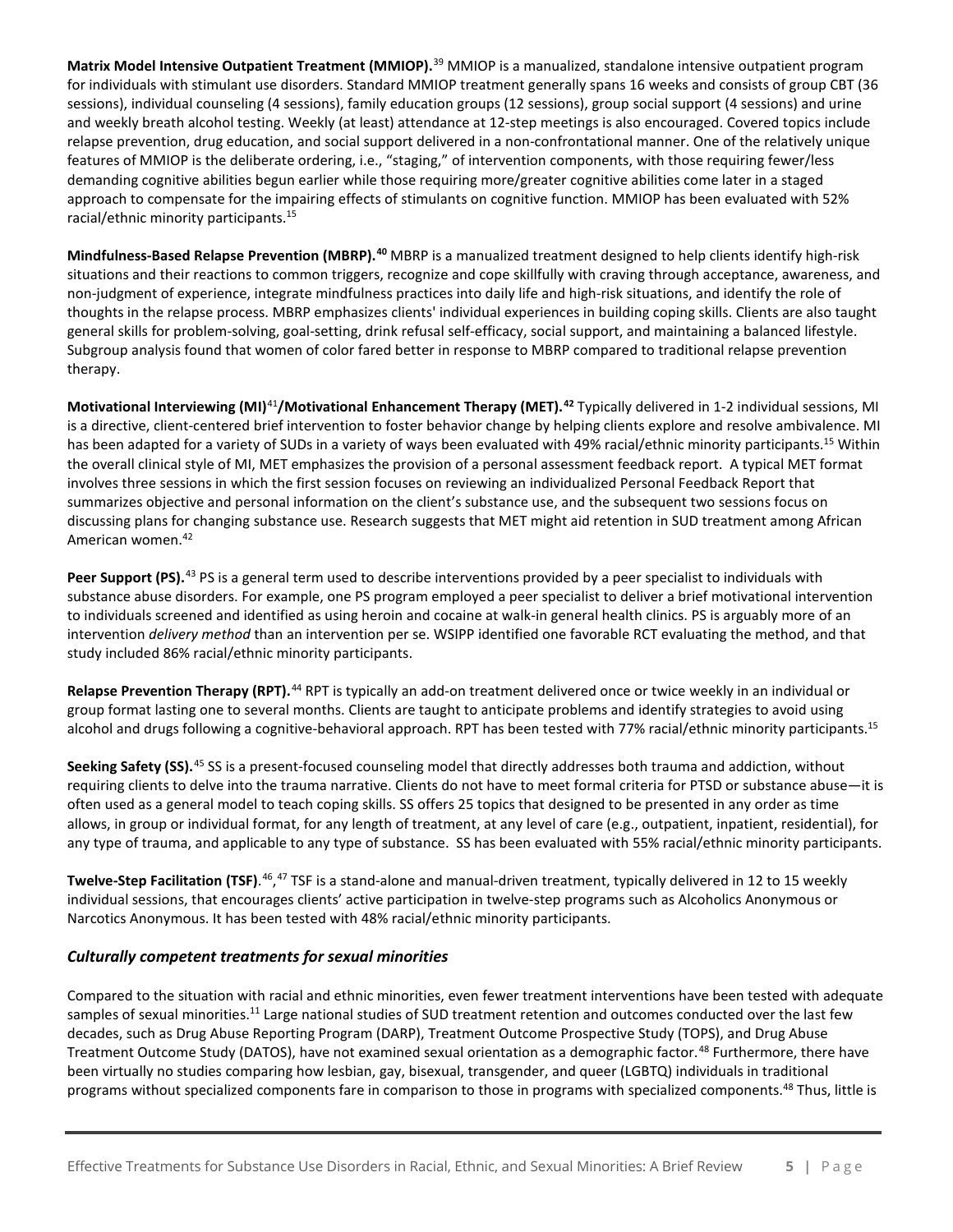<span id="page-5-1"></span>known about the most effective way to treat sexual minorities with SUDs. This situation exists despite evidence that LGBTQ individuals have high rates of substance use. <sup>[49](#page-12-20)</sup> A 2012 study in Washington State purported to be the first population-based study SUD treatment outcomes with a focus on sexual minority status.<sup>[50](#page-12-21)</sup> They found that sexual minorities were more likely to have co-occurring disorders (COD) but that sexual minority status was not associated with worse treatment outcomes after controlling for COD. Thus, their work supports a conclusion that standard treatments in general use in Washington state treatment agencies in 2012 were just as effective for sexual minorities as for non-minorities. The researchers did not describe which treatments were used by the participants in their study.

**Matrix Model (MM) and/or Contingency Management (CM).** The MM intensive outpatient treatment and/or CM have been tested among gay men and other men who have sex with men (MSM) who use methamphetamine (MA), sometimes as comparison conditions in the context of evaluations of treatments developed specifically for these populations (see Culturally informed treatments for sexual minorities, below). While findings have been somewhat mixed, both interventions appear to be effective with gay men and other MSM. $51,52$  $51,52$  $51,52$ 

<span id="page-5-3"></span><span id="page-5-2"></span><span id="page-5-0"></span>Shoptaw et al.<sup>51</sup> compared 16 weeks of MM+CM to the same length of MM alone and CM alone for treatment-seeking gay and bisexual men who were dependent on MA (N = 162, 80% White/non-minority). The investigators found that participants in CM conditions were retained at a higher rate than those in MM alone. Across all conditions, participants reduced their drug use from baseline through 16-weeks (48.4% urine samples positive for metabolite at baseline, 16.5% positive at 16 weeks) and drug use, psychiatric severity, and sexual risk from baseline through follow-up. Compared to MM alone, the CM conditions evidenced significantly longer periods with MA-free urine tests; however, the difference was not observed at follow-up.

CM was also tested as a standalone intervention in Seattle among MSM who use MA. Unfortunately, in this study the CM intervention was found to have disappointing MA use outcomes compared to the control condition of standard referral to community resources. The researchers felt their findings suggested that CM would be unlikely to produce large, sustained reductions in MA use among MSM.<sup>[53](#page-12-24)</sup>

## **Culturally Informed Treatments**

While a number of *prevention* interventions have been developed for racial, ethnic, and sexual minorities from the ground up, very few treatment interventions have been. More commonly, existing treatment models have been accommodated for a particular culture. This has not always been successful. For example, Burrow-Sanchez and colleagues<sup>54</sup>,<sup>[55](#page-12-26)</sup> culturally accommodated a CBT intervention for Latino/Hispanic adolescents and compared it to CBT in multiple studies of in that population. Results tended to favor standard CBT over the culturally accommodated CBT.<sup>10,24</sup> Nonetheless, there is growing consensus that in many cases the best or most appropriate treatments for minorities are those that are tailored to their cultural contexts[.8](#page-0-3) Unfortunately, however, RCTs of culturally informed treatments for minorities are scant. Reliance on definitions of RBPs/EBPs that emphasize demonstration of effectiveness in RCTs would leave us with few to no "effective" treatments for minorities that are culturally appropriate to them. Thus, it is important to expand our consideration of what is effective for minorities beyond strict definitions of EBPs and RBPs to include what might otherwise be considered promising practices.

#### *Culturally informed treatments for racial/ethnic minority youth*

Steinka-Fry and colleagues<sup>10</sup> recently conducted a meta-analytic review of what they termed "culturally sensitive" SUD treatments for racial/ethnic minority youth. From an exhaustive literature search, they identified only 7 studies that were eligible for inclusion in their analysis; some of these addressed culturally competent rather than culturally informed interventions, and two of the studies were related to the culturally accommodated CBT developed by Burrow-Sanchez and colleagues that was not appreciably more effective than standard CBT. Culturally informed treatments identified included Cherokee Talking Circle, Culturally Informed and Flexible Family-Based Treatment for Adolescents, and Structural Ecosystems Therapy. In addition, the present literature review identified a study of Dialectical Behavioral Therapy with American Indian/Alaska Native (AI/AN) adolescents with SUDs.

**Cherokee Talking Circle (CTC).**[56](#page-12-27) CTC is a 10-session manual-based intervention designed for Keetoowah-Cherokee students in the early stages of substance abuse from which they experience negative consequences. Goals are to reduce substance abuse, with abstinence as the ideal outcome. Forty-five-minute group sessions are led by a counselor and cultural expert once a week over a 10-week period and are modeled after a traditional style talking circle. The manual uses both English and Cherokee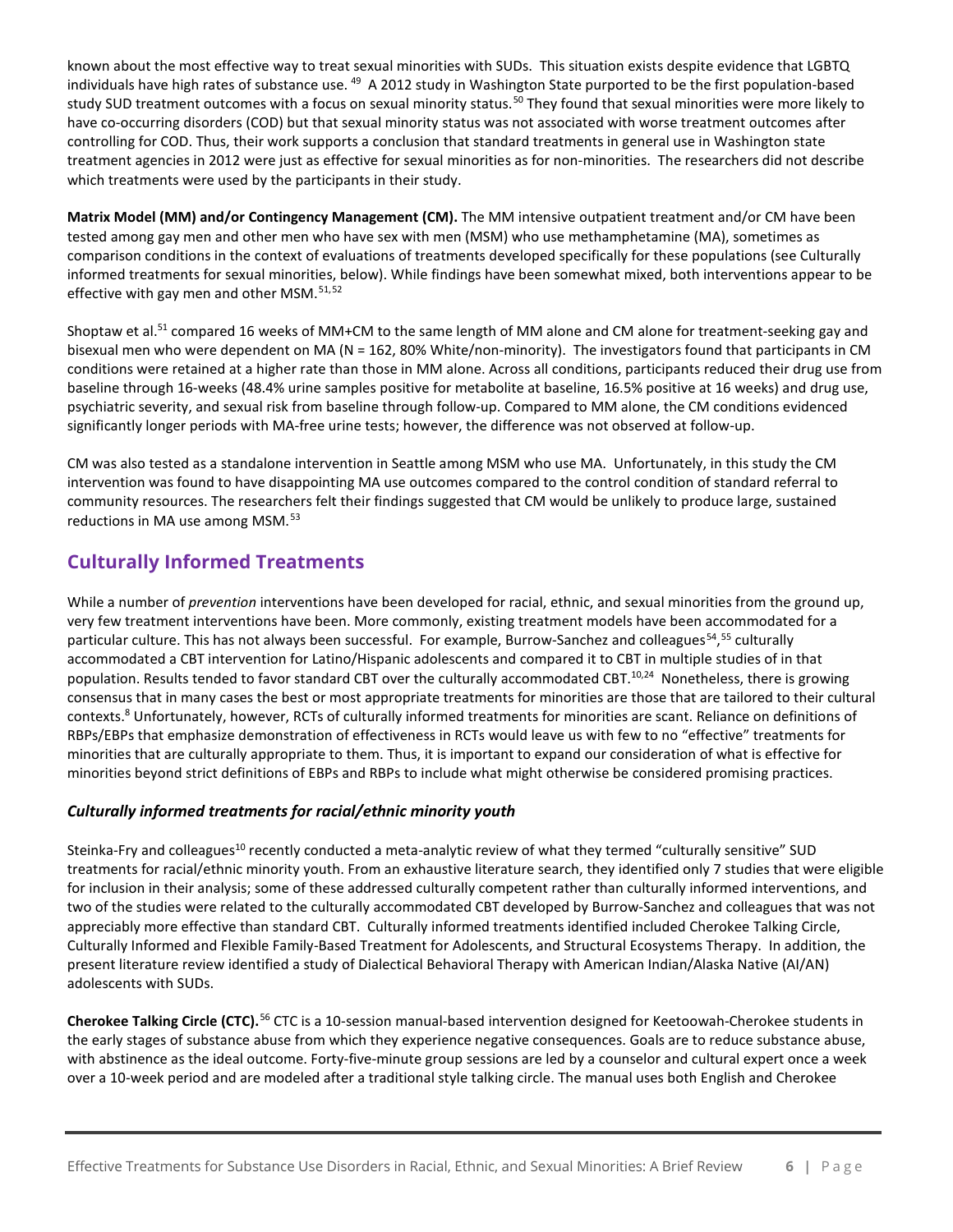languages. The intervention was tested exclusively in the population for which it was developed. Compared to treatment as usual, results strongly favored the culturally informed intervention.<sup>10</sup>

**Culturally Informed and Flexible Family-Based Treatment for Adolescents (CIFFTA)**. [57](#page-12-28) CIFFTA is an outpatient treatment for adolescent conduct problems, depression, school failure, family conflict, delinquency/violent behavior, drug use and/or risky sexual behavior. Designed to reduce risk factors as well as identify and strengthen protective/resiliency factors, CIFFTA combines family treatment, individual treatment, and psychoeducational modules in a highly strategic manner. While the main focus is on stimulating the protective and healing processes in minority parents and families, CIFFTA works with the adolescents to help develop skills and knowledge needed to react more effectively in the face of stressors. The intervention was developed with Hispanic/Latino youth and tested exclusively in this population. Compared to traditional family therapy, results strongly favored the culturally informed intervention.<sup>10</sup>

<span id="page-6-0"></span>**Dialectical Behavior Therapy (DBT) with AI/AN Adolescents.[58](#page-12-29)** DBT is a cognitive-behavioral treatment originally developed for chronically suicidal individuals with borderline personality disorder and considered an EBP for that purpose. It has been adapted to treat SUDs. In its standard form, DBT consists of four components: (1) group skills training in mindfulness, distress tolerance, interpersonal effectiveness, and emotion regulation; (2) individual therapy to enhance motivation and successful skills implementation; (3) phone coaching on skills implementation; and (4) a therapist consultation team. The focus of treatment in DBT shifts through four stages. Stage 1 focuses on helping the client to achieve behavioral control. Stage 2 focuses on helping the client to experience difficult emotions that have previously been suppressed or avoided. Stage 3 focuses on helping the client to live a life with goals and self-respect while finding peace and happiness. For those needing or desiring more treatment, Stage 4 focuses on finding deeper meaning or spiritual fulfillment. Adapted to address substance use disorders, DBT-S takes a dialectical stance, with an unrelenting insistence on total abstinence. Should substance use occur, emphasis shifts to radical acceptance of the lapse, nonjudgmental problem-solving, and relapse prevention, while maintaining an insistence on return to total abstinence.<sup>[59](#page-12-30)</sup> DBT-S was successfully modified for use with AI/AN adolescents at an AI/AN youth residential treatment center with the assistance of staff and a medicine man/spiritual counselor from a local tribe. In consultation with tribal leaders from the governing body of the treatment center, the spiritual counselor provided traditional practices of weekly sweat lodge ceremonies, smudging ceremonies and talking circles and helped explain the traditional practices as they related to mindfulness skills being taught in group. This adaptation of DBT-S was not evaluated with an RCT, but a pre-post study showed favorable outcomes.<sup>58</sup>

Structural Ecosystems Therapy (SET).<sup>[60](#page-12-12)</sup> SET is a manualized family- and ecological-based intervention for adolescent drug abuse. Within-family components of SET are based on Brief Strategic Family Therapy: (a) joining with family members, (b) tracking and eliciting family interactions to assess family relationships, (c) reframing to create a context for behavior change to occur, and (d) restructuring maladaptive family relationships. The ecological components of SET include assessment and intervention into the adolescent's and family's relationships with the peer group, schools, and juvenile justice system: (a) joining with members of the ecology, (b) tracking ecological relationships, (c) reframing problems in the ecology, and (d) restructuring ecological relationships. SET is intended to be delivered during 12–16 BSFT-style family therapy sessions (e.g., sessions conducted with multiple family members) and 12 ecosystemic therapy sessions (e.g., sessions with family members and individuals from the family's social ecology). The intervention was developed for African American and Hispanic/Latino youth and tested exclusively in this population. Compared to treatment as usual, results weakly favored the culturally informed intervention.<sup>10</sup>

#### *Culturally informed treatments for racial/ethnic minority adults*

**Medicine Wheel and Twelve Steps Program (MWTSP).[61](#page-12-31)** Developed by White Bison, Inc., the MWTSP is a culturally appropriate version of the twelve steps of Alcoholics Anonymous/Narcotics Anonymous for AI/AN men, women, and adolescents. It has not been subjected to a RCT.

**Drum-Assisted Recovery Therapy for Native Americans (DARTNA).**[62](#page-12-32) DARTNA is a culturally informed, tribally adaptable drum behavior therapy developed for AI/AN persons with SUDs. It incorporates drumming, talking circles, the 12 steps of Alcoholics Anonymous/Narcotics Anonymous, along with the MWTSP model described above. Drumming is the primary focus of the treatment, which consists of twice weekly treatment sessions, each lasting 3 hours, conducted over a 12-week period. DARTNA has not been evaluated in a RCT but showed favorable results in a pretest study.

**Holistic System of Care (HSC).[63](#page-12-33)** HSC is a culturally-based integrated outpatient SUD and mental health treatment framework for urban AI/AN persons. HSC allows a variety of cultural practices to be incorporated with EBPs, such as MI, and manualized "best practices" for AI/AN populations. Drawing on intertribal similarities and clients' individual backgrounds, traditions, practices, and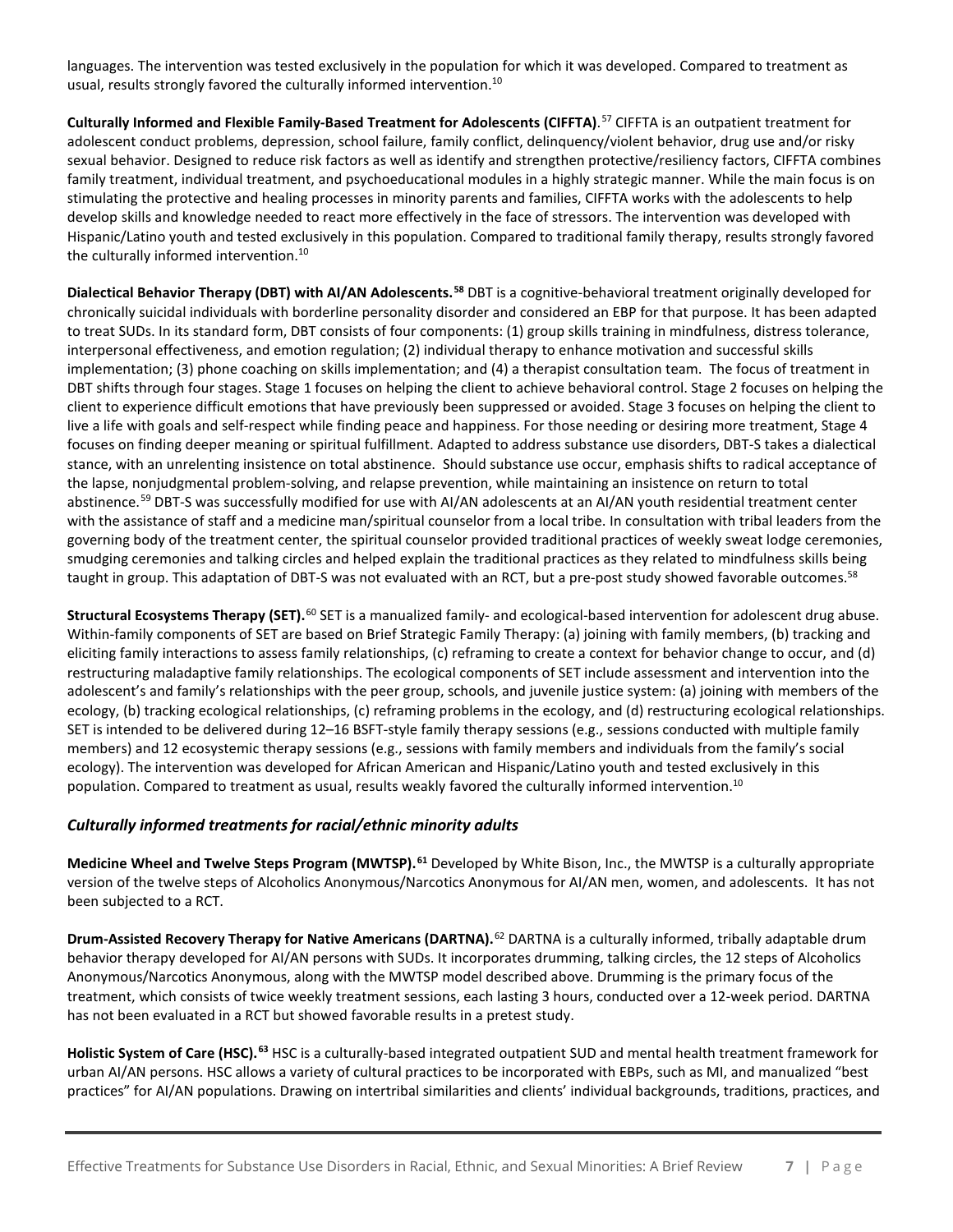stories, counselors integrate healing practices and skills-building approaches. This model has not been subjected to an RCT, but baseline-follow-up data show favorable results.

<span id="page-7-0"></span>**Motivational Interviewing and Community Reinforcement Approach (MICRA).**[64](#page-12-34) MICRA is a combination of motivational interviewing (MI) and the community reinforcement approach (CRA) that has been adapted for use with AI/AN adults. MICRA is an individualized, manual-guided intervention that consists of 16-20 individual counseling sessions, containing elements of both MI and CRA. Cultural adaptations to MI include use of AI counselors who are fluent in their native language and can weave their language sessions with clients who are also fluent, discussions of how the counselor and client may be related by clan, culturally consistent greetings and introductions that involved the spiritual aspect of social interactions, and reliance on spirituality (as appropriate) and extended family and clan relations as part of enhancing motivation to make changes in substance use behaviors. Cultural adaptations to CRA seek to reengage clients in culturally relevant activities and relationships such as with extended family, clan, community, and (if applicable) spiritual and societal activities and responsibilities. MICRA has not been evaluated with a RCT but results of a pilot study were favorable.<sup>64</sup>

**Culturally Congruent Intervention for African Americans (CCIAA).**[65](#page-12-35) CCIAA is a motivational intervention designed to be congruent with cultural values of an urban African American community and appropriate to those in the pre-contemplation or contemplation stage of change. It begins with a traditional African American meal at which the participant was joined by an intervention team consisting of one counselor and a former drug user (peer), whose role is to share thoughts and experiences validating those of the participant and to normalize ambivalence and speaking honestly about one's drug use experiences. An RCT showed favorable results for CCIAA at one year follow-up.

<span id="page-7-1"></span>**Celebrating Families!/¡Celebrando Familias! (CF).**[66](#page-12-36) CF is a highly interactive program for Latino/Hispanic parents in early recovery and their children, created to help families deal with SUD issues and to help unify families affected by SUDs and child abuse. The intervention uses a multi-family skill-building education/support group model. Each gathering begins with a family meal with the facilitators. The family then goes to a 90 minute session with their age group on the week's topic. Parents and children come together at the end for a 30-minute structured activity for the whole family. The program is designed to be sensitive to the needs of children of alcoholics/addicts and to learning differences. The intervention was evaluated with two nonexperimental studies showing favorable results.<sup>66</sup>

**Promotora-Delivered Intervention (PDI) for Heavy Drinkers.**[67](#page-12-37) PDI is a manualized combination of MET and strengths-based case management culturally adapted for heavy drinking, Spanish-speaking day laborers. It is a 3-session intervention delivered in 1-2 week intervals by Spanish-speaking community health workers, i.e., promotoras, who are selected to have sociodemographic characteristics in common with the populations they serve, understand community social networks and health needs and recognize and incorporate culture to promote health within their communities. The first session involves personalized feedback from an MET assessment while the second and third session involve discussion of goals, plans, and barriers related to behavior change. The intervention was evaluated in a RCT with favorable results.

<span id="page-7-2"></span>**Culturally Adapted Motivational Interviewing (MI).** A few studies have looked at a culturally adapted version of MI for immigrant Latinos/Hispanics and compared it to standard MI with this population.<sup>[68,](#page-12-38)[69](#page-12-39)</sup> Cultural adaptation included explicitly addressing the social context of immigration, changing family dynamics, social support, and alcohol health literacy. An RCT suggested that both the adapted and un-adapted versions of MI were effective but that the adapted version was more so.<sup>69</sup>

#### *Culturally informed treatments for sexual minorities*

Although there do exist SUD treatment programs that are specifically designed for LGBTQ individuals, for the most part we do not yet know whether such programs are more or less effective than one-size-fits-all programs provided by providers who are sensitive to the needs and concerns of LGBTQ individuals.<sup>[49](#page-5-1)</sup> Of the available studies of SUD treatment programs specifically for LGBTQ individuals, most do not include comparison groups allowing for comparative evaluation of their effectiveness.<sup>[48](#page-4-1)</sup> A small self-report study of 187 men who had attended SUD treatment that inquired about their perceptions of their treatment, reasons for leaving treatment, and treatment outcomes found that gay/bisexual men who reported having attended gay-specific treatment fared better than their counterparts who reported having attended nonspecific treatment. The article did not describe ways in which the treatments had been made gay-specific.

An example of an LGBTQ-specific SUD treatment program that has not been evaluated with a comparison group is the ACON's Substance Support Service targeting MA use among MSM in Sydney, Australia. They describe their program as LGBTI-specific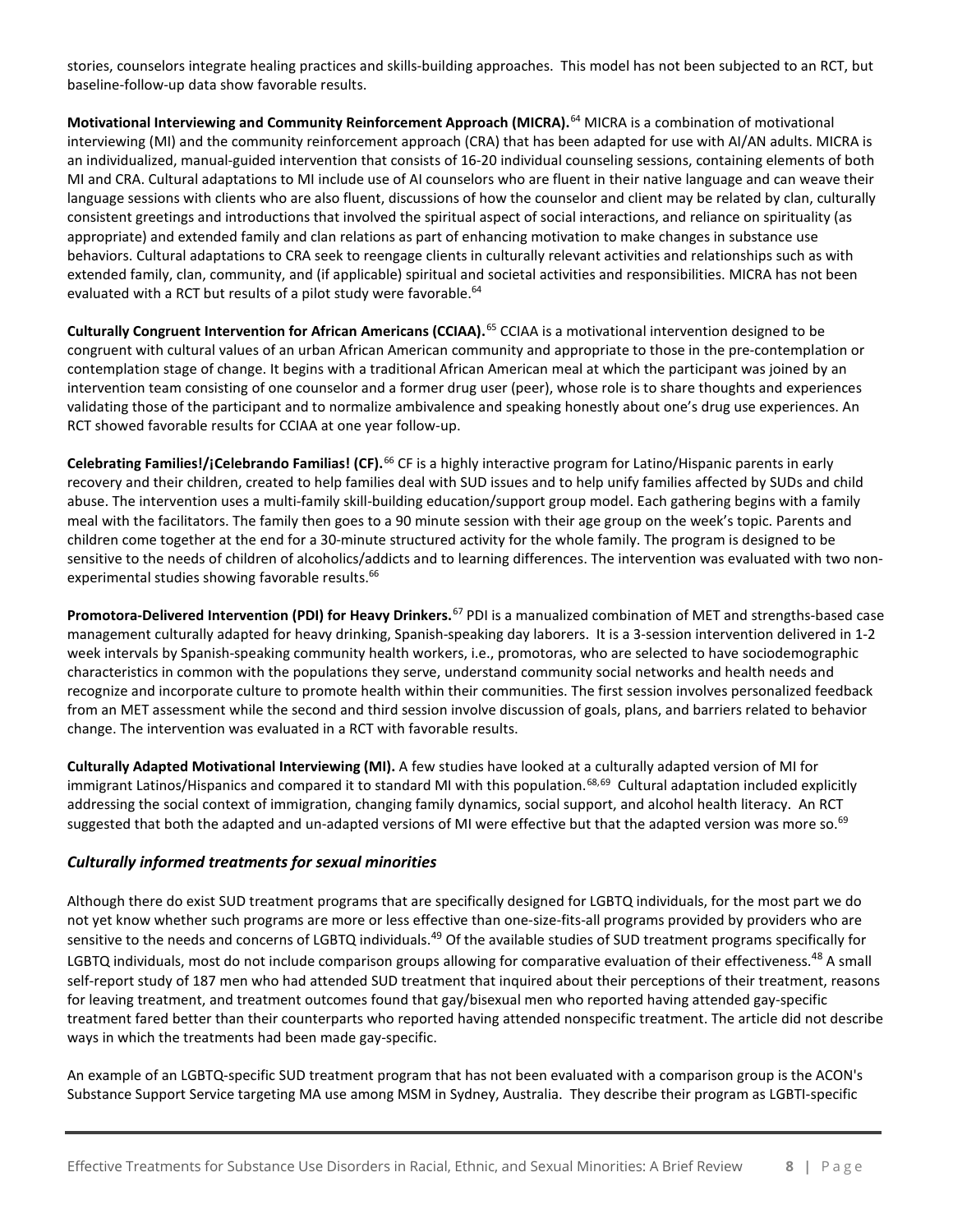(where I stands for intersex), that is, "one that is specifically tailored to LGBTI people, where staff are often LGBTI-identifying, and provides culturally sensitive care that acknowledges the historical and cultural contexts of substance use among LGBTI people. The service recognizes the historical and current barriers to health and wellbeing experienced by LGBTI communities, as well as the potential challenges in finding an inclusive service that provides culturally appropriate care." Their individual outpatient counseling model is delivered within a harm reduction framework and consists of a structured intake interview, standard clinical assessment, and typically up to 12 sessions that draw on various therapeutic modalities, including Acceptance and Commitment Therapy, CBT and Motivational Interviewing, tailored to individual client needs of clients.

In the present review of the literature, only one gay specific SUD treatment targeting substance use outcomes (as distinct from other outcomes such as those related to sexual risk-taking) could be identified that had been subjected to one or more RCTs: Gay-Specific CBT.<sup>[70](#page-12-3)</sup> A second gay-specific intervention, ACE, was identified that targeted MA use among MSM and evaluated for efficacy but not among treatment-seeking individuals. Research specifically focused on evaluating interventions for substance use among transgender individuals is exceedingly scarce, if not practically non-existent.<sup>[71](#page-12-40)</sup>

Gay-Specific CBT (G-CBT). Shoptaw and colleagues<sup>51,[52](#page-5-2)</sup> developed and evaluated a gay-specific CBT intervention for gay and bisexual men who abused MA. Their intervention was initially patterned after the full MM program, consisting of 48 sessions,<sup>51</sup> but was later shortened to 24 group sessions over 8 weeks and was supplemented with a low-cost CM component. The researchers found that the shorter gay-specific intervention was comparably effective to the longer intervention,<sup>52</sup> which they had previously shown was superior to standard MM in terms of drug use and sexual risk-taking outcomes with gay and bisexual men during treatment.<sup>51</sup> After treatment, standard MM and gay-specific MM were comparably effective.<sup>51</sup>

ACE. Parsons and colleagues<sup>[72](#page-12-41)</sup> developed and evaluated an intervention entitled ACE (they do not specify for what ACE may be an acronym), aimed at reducing methamphetamine use and addressing medication adherence among HIV-positive MSM. ACE is an 8-session manualized treatment that blends aspects of Motivational Interviewing with CBT techniques. Modules address managing thoughts and feelings, communicating effectively in interpersonal situations, identifying values and priorities, moderating substance use, and managing HIV medication adherence. ACE was more effective than an education comparison condition at reducing MA use and condomless anal sex and improving medication adherence and CD4 count relative to baseline levels.

### **Summary and Conclusions**

In summary, racial, ethnic, and sexual minorities have unique cultural needs compared to majority counterparts that, taken into consideration in SUD treatment, stand to improve SUD treatment outcomes. In some contexts, culturally competent treatment approaches that are invariant across populations but have been demonstrated effective in minority populations are the most practical and can be beneficial. In other contexts, e.g., in AI/AN communities, treatments that do not take culture into consideration would be considered inappropriate. The state of the evidence base does not provide for an adequate menu of available treatments for racial, ethnic, and sexual minorities if the selection is limited to strict definitions for ESTs or EBPs. Providing for an integration of the best available evidence – which may not include RCTs – with clinical judgment and cultural standards will allow identification of the most appropriate and effective available treatments for minorities, many of which have been identified in this brief review.

**Citation:** Stoner SA. Effective Treatments for Racial, Ethnic, and Sexual Minorities: A Brief Review of the Literature. Seattle: Alcohol & Drug Abuse Institute, University of Washington, December 2018. URL:<http://adai.uw.edu/pubs/pdf/2018effectivetreatmentsforminorities.pdf>

This report was produced with support from the Washington State Health Care Authority, Division of Behavioral Health and Recovery (DBHR).

### **References**

1. Smedley BD, Stith AY, Nelson AR, editors. Institute of Medicine, Committee on Understanding and Eliminating Racial and Ethnic Disparities in Health Care. Unequal treatment: confronting racial and ethnic disparities in health care. Washington, DC: National Academies Press; 2002.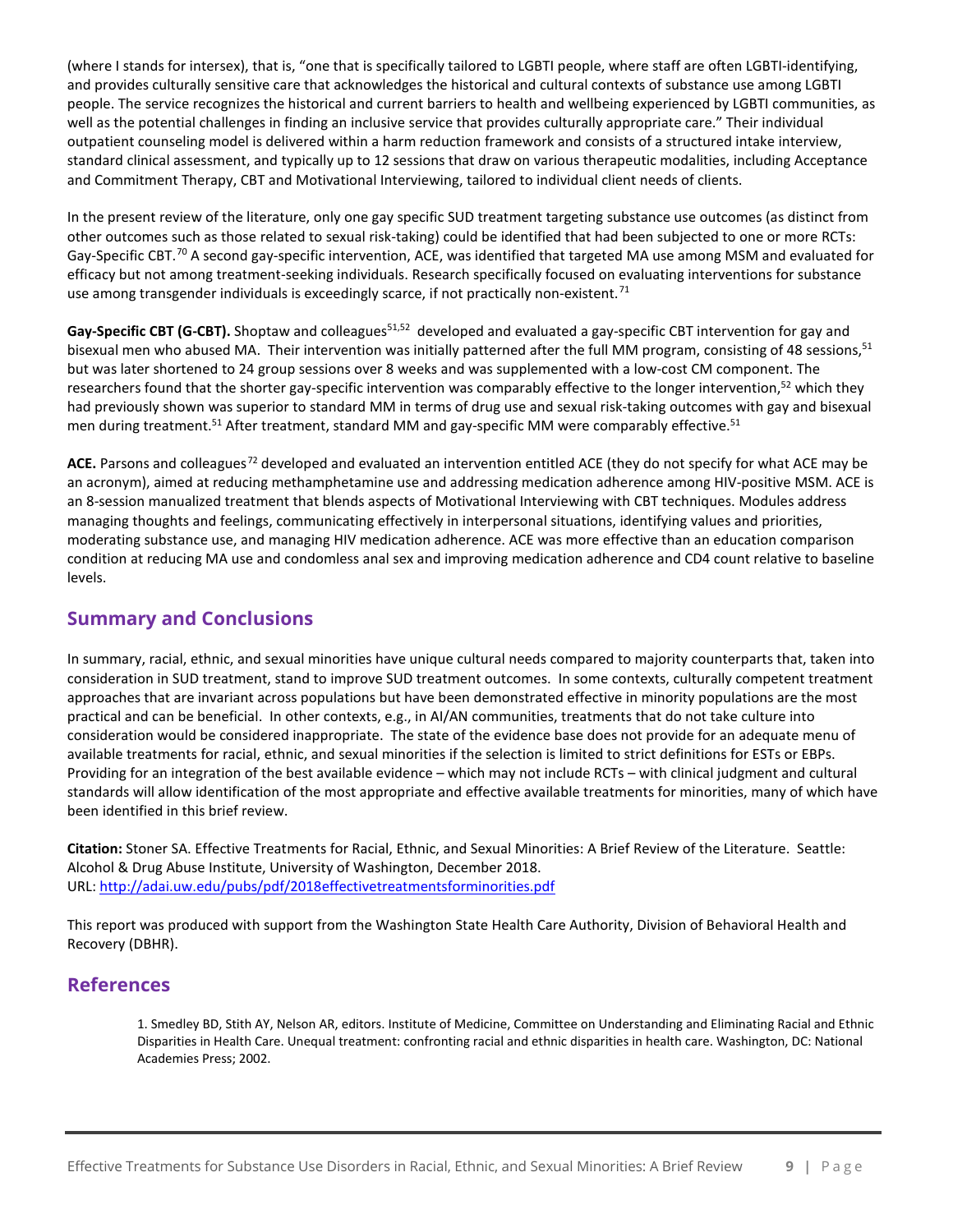<span id="page-9-1"></span>2. Alvy LM, McKirnan D, Du Bois SN, Jones K, Ritchie N, Fingerhut D. Health care disparities and behavioral health among men who have sex with men. Journal of Gay & Lesbian Social Services. 2011 Oct 1;23(4):507-522.

<span id="page-9-2"></span>3. Alegria M, Carson NJ, Goncalves M, Keefe K. Disparities in treatment for substance use disorders and co-occurring disorders for ethnic/racial minority youth. Journal of the American Academy of Child & Adolescent Psychiatry. 2011 Jan 1;50(1):22-31.

<span id="page-9-3"></span>4. La Roche MJ, Christopher MS. Changing paradigms from empirically supported treatment to evidence-based practice: A cultural perspective. Professional Psychology: Research and Practice. 2009 Aug;40(4):396-402.

<span id="page-9-4"></span>5. APA Presidential Task Force on Evidence-Based Practice. Evidence-based practice in psychology. The American Psychologist. 2006;61(4):271.

<span id="page-9-5"></span>6. Sackett, D., Straus, S., Richardson, W., Rosenberg, W., & Haynes, R. Evidence-based medicine: How to practice and teach EBM. London: Churchill Livingstone; 2000.

<span id="page-9-6"></span>7. Washington State SB 6312, Concerning state purchasing of mental health and chemical dependency treatment services

<span id="page-9-7"></span>8. Sue S, Zane N, Levant RF, et al. How well do both evidence-based practices and treatment as usual satisfactorily address the various dimensions of diversity? In: Norcross JC, Beutler LE, Levant RF (eds.) Evidence-based practices in mental health: debate and dialogue on the fundamental questions. Washington, DC: American Psychological Association; 2006. p. 329–74.

<span id="page-9-8"></span>9. Huey SJ, Polo AJ. Evidence-based psychotherapies with ethnic minority children and adolescents. In: Weisz JR, Kazdin AE (eds.) Evidence-based psychotherapies for children and adolescents. 3rd ed. New York: Guilford Press; 2017. p. 361–378.

10. Steinka-Fry KT, Tanner-Smith EE, Dakof GA, Henderson C. Culturally sensitive substance use treatment for racial/ethnic minority youth: a meta-analytic review. Journal of Substance Abuse Treatment. 2017 Apr 1;75:22-37.

11. Cochran SD. Emerging issues in research on lesbians' and gay men's mental health: Does sexual orientation really matter?. American psychologist. 2001 Nov;56(11):931.

12. Hall GC. Psychotherapy research with ethnic minorities: Empirical, ethical, and conceptual issues. Journal of Consulting and Clinical Psychology. 2001 Jun;69(3):502-510.

13. King, M. (2007). A systematic review of research on counselling and psychotherapy for lesbian, gay, bisexual and transgender people. British Journal of Guidance & Counselling, 35(4), 474-477.

14. Darnell, A., Goodvin, R., del Moral, S., Hicks, C., Wanner, P., Westley, E. Updated inventory of programs for the prevention and treatment of youth cannabis use. (Document Number 18-12-3201). Olympia, WA: Washington State Institute for Public Policy; 2018.

15. Miller M, Goodvin R, Grice J, Hoagland C, Westley E. Updated Inventory of evidence-based, research- based, and promising practices prevention and intervention services for adult behavioral health. (Doc. No. 16-09-4101). Olympia: Washington State Institute for Public Policy; 2016.

16. Allen JL, Mowbray O. Sexual orientation, treatment utilization, and barriers for alcohol related problems: Findings from a nationally representative sample. Drug and alcohol dependence. 2016 Apr 1;161:323-30.

17. Stoner SA, Sutherland N. Treating youth substance use: evidence based practices and their clinical significance. Seattle, WA: University of Washington Alcohol and Drug Abuse Institute; 2015 Dec.

18. Godley SH, Meyers RJ, Smith JE, Karvinen T, Titus JC, Godley MD, Dent G, Passetti L, Kelberg P. The Adolescent Community Reinforcement Approach for adolescent cannabis users, Cannabis Youth Treatment (CYT) Series, Volume 4. Rockville, MD: Substance Abuse and Mental Health Services Administration; 2001.

<span id="page-9-0"></span>19. Alexander JF, Parsons BV. Functional family therapy: principles and procedures. Carmel, CA: Brooks⁄Cole; 1982.

20. Slesnick N, Prestopnik JL. Comparison of family therapy outcome with alcohol-abusing, runaway adolescents. Journal of Marital and Family Therapy. 2009 Jul;35(3):255-77.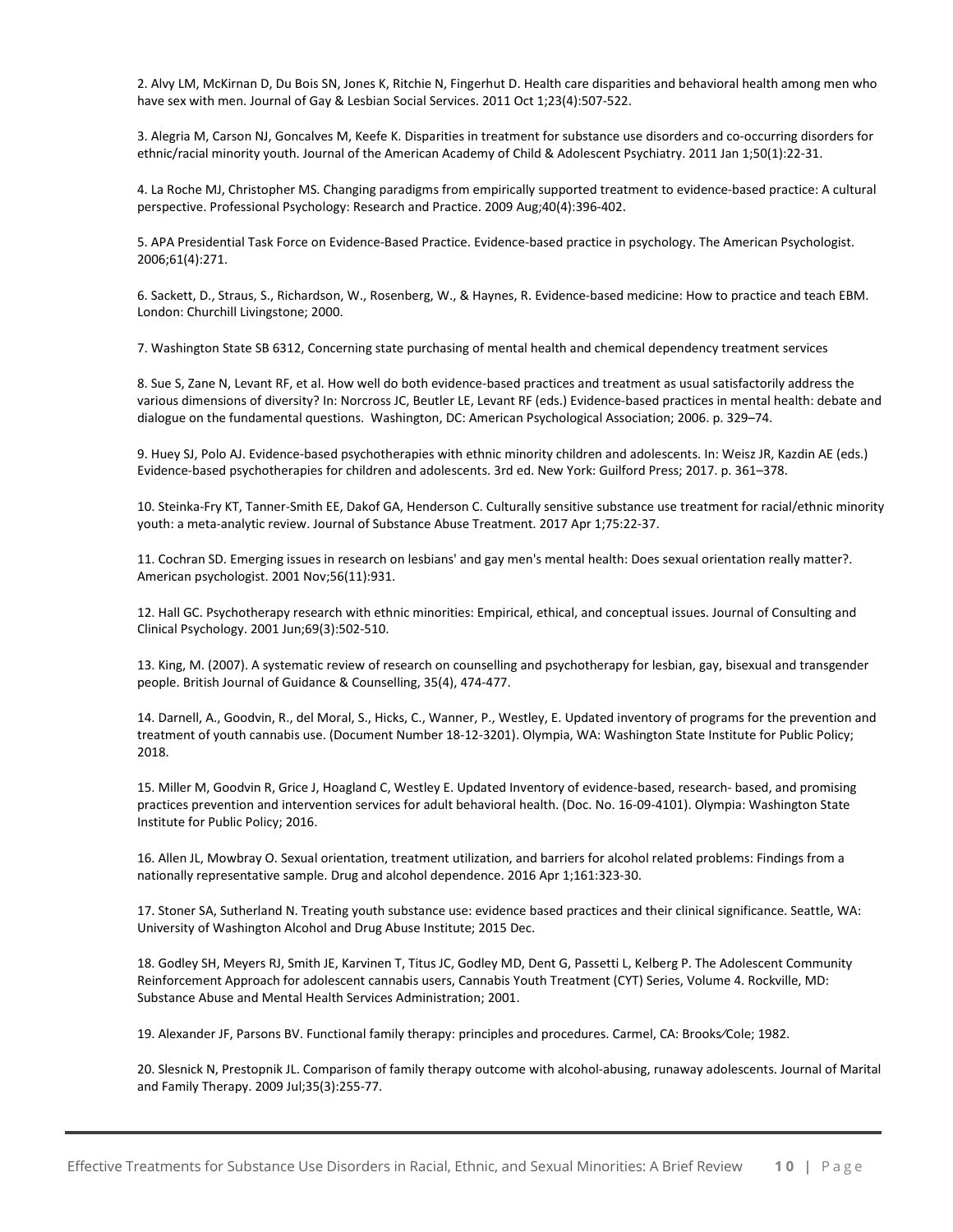21. Waldron HB, Slesnick N, Brody JL, Turner CW, Peterson TR. Treatment outcomes for adolescent substance abuse at 4-and 7 month assessments. Journal of Consulting and Clinical Psychology. 2001 Oct;69(5):802-813.

22. Sampl S, Kadden R. Motivational Enhancement Therapy and Cognitive Behavioral Therapy for adolescent cannabis users: 5 Sessions, vol. 1. Rockville, MD: Substance Abuse and Mental Health Services Administration; 2001.

23. Webb CPM, Scudder M, Kaminer Y, Kadden R. The Motivational Enhancement Therapy and Cognitive Behavioral Therapy for adolescent cannabis users, vol. 2. Rockville, MD: Substance Abuse and Mental Health Services Administration; 2001

24. Benuto LT, O'Donohue W. Is culturally sensitive cognitive behavioral therapy an empirically supported treatment? The case for Hispanics. International Journal of Psychology and Psychological Therapy. 2015;15(3):405-21.

25. Liddle HA. Multidimensional Family Therapy for adolescent drug abuse: Clinician's manual. Center City, MN: Hazelden Publishing; 2009.

26. Henggeler SW, Schoenwald SK, Borduin CM, Rowland MD, Cunningham PB. Multisystemic therapy for antisocial behavior in children and adolescents. New York: Guilford Press; 2009.

27. Walker DD, Roffman RA, Stephens RS, Wakana K, Berghuis J. Motivational enhancement therapy for adolescent marijuana users: A preliminary randomized controlled trial. Journal of Consulting and Clinical Psychology 2006 Jun;74(3):628-632.

#### 28. https://www.census.gov/quickfacts/wa

<span id="page-10-0"></span>29. Blume AW. Advances in substance abuse prevention and treatment interventions among racial, ethnic, and sexual minority populations. Alcohol Research: Current Reviews. 2016;38(1):47.

<span id="page-10-1"></span>30. Copeland J, Swift W, Roffman R, Stephens R. A randomized controlled trial of brief cognitive-behavioral interventions for cannabis use disorder. Journal of Substance Abuse Treatment 2001;21(2):55-64.

<span id="page-10-2"></span>31. Chaney EF, O'Leary MR, Marlatt AG. Skill training with alcoholics. Journal of Consulting and Clinical Psychology 1978;46(5):1092-1104.

<span id="page-10-3"></span>32. Miller WR, Meyers RJ, Tonigan JS. Engaging the unmotivated in treatment for alcohol problems: A comparison of three intervention strategies for intervention through family members. Journal of Consulting and Clinical Psychology, 1999;67(5):688- 697.

<span id="page-10-4"></span>33. Meyers RJ, Miller WR, Hill DE, Tonigan JS. Community reinforcement and family training (CRAFT): Engaging unmotivated drug users in treatment. Journal of Substance Abuse. 1998 Sep;10(3):291-308.

<span id="page-10-5"></span>34. Petry NM. A comprehensive guide for the application of contingency management procedures in standard clinic settings. Drug and Alcohol Dependence 2000;58:9-25.

35. Higgins ST, Petry, N. Contingency management: incentives for sobriety. Alcohol Research & Health. 1999;23(2):123-127.

<span id="page-10-6"></span>36. Witkiewitz K, Villarroel NA, Hartzler B, Donovan DM. Drinking outcomes following drink refusal skills training: Differential effects for African American and non-Hispanic White clients. Psychology of Addictive Behaviors. 2011 Mar;25(1):162.

<span id="page-10-7"></span>37. Margolin A, Avants SK, Warburton LA, Hawkins KA, Shi JA. Randomized clinical trial of a manual-guided risk reduction intervention for HIV-positive injection drug users. Health Psychology 2003;22(2):223-228.

<span id="page-10-8"></span>38. Crits-Christoph P, Siqueland L, Blaine J, Frank A, Luborsky L, Onken LS, Muenz LR, Thase ME, Weiss RD, Gastfriend DR, Woody GE. Psychosocial treatments for cocaine dependence: National Institute on Drug Abuse collaborative cocaine treatment study. Archives of General Psychiatry. 1999 Jun;56(6):493-502.

<span id="page-10-9"></span>39. Rawson RA, Obert JL, McCann MJ, Mann AJ. Cocaine treatment outcome: Cocaine use following inpatient, outpatient, and no treatment. NIDA Research Monograph 1986;67:271-277.

40. Witkiewitz K, Greenfield BL, Bowen S. Mindfulness-based relapse prevention with racial and ethnic minority women. Addictive Behaviors. 2013 Dec 1;38(12):2821-4.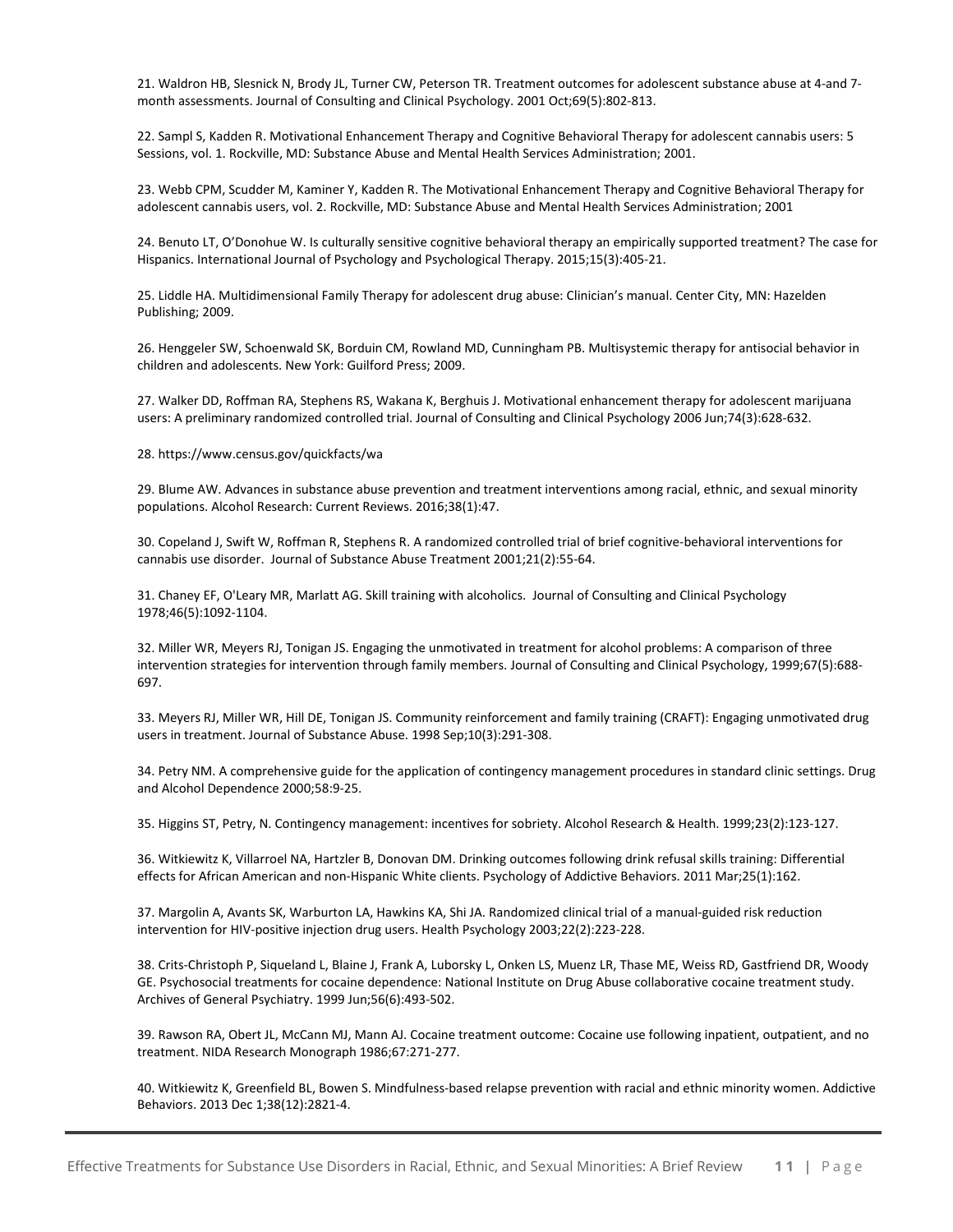<span id="page-11-1"></span>41. Miller WR, Yahne CE, Tonigan JS. Motivational interviewing in drug abuse services: A randomized trial. Journal of consulting and clinical psychology. 2003 Aug;71(4):754-763.

<span id="page-11-2"></span>42. Montgomery L, Burlew AK, Kosinski AS, Forcehimes AA. Motivational enhancement therapy for African American substance users: A randomized clinical trial. Cultural Diversity and Ethnic Minority Psychology. 2011 Oct;17(4):357.

<span id="page-11-3"></span>43. Bernstein J, Bernstein E, Tassiopoulos K, Heeren T, Levenson S, Hingson R. Brief motivational intervention at a clinic visit reduces cocaine and heroin use. Drug and alcohol dependence. 2005 Jan 7;77(1):49-59.

<span id="page-11-4"></span>44. Wells EA, Peterson PL, Gainey RR, Hawkins JD, Catalano RF. Outpatient treatment for cocaine abuse: A controlled comparison of relapse prevention and twelve-step approaches. The American journal of drug and alcohol abuse. 1994 Jan;20(1):1-7.

<span id="page-11-5"></span>45. Zlotnick C, Johnson J, Najavits LM. Randomized controlled pilot study of cognitive-behavioral therapy in a sample of incarcerated women with substance use disorder and PTSD. Behavior Therapy. 2009 Dec;40(4):325-36.

<span id="page-11-6"></span>46. Nowinski J, Baker S, Carroll K. Twelve-step facilitation therapy manual: a clinical research guide for therapists treating individuals with alcohol abuse and dependence. Rockville, MD: NIAAA (NIH Publication No. 94-3722); 1995.

<span id="page-11-7"></span>47. Peavy KM, Garrett S, Doyle S, Donovan D. A comparison of African American and Caucasian stimulant users in 12-step facilitation treatment. J Ethn Subst Abuse. 2017 Jul-Sep;16(3):380-399.

<span id="page-11-8"></span>48. Senreich E. Are specialized LGBT program components helpful for gay and bisexual men in substance abuse treatment?. Substance Use & Misuse. 2010 May 1;45(7-8):1077-96.

49. Cochran BN, Peavy KM, Robohm JS. Do specialized services exist for LGBT individuals seeking treatment for substance misuse? A study of available treatment programs. Substance Use & Misuse. 2007 Jan;42(1):161-76.

50. Lipsky S, Krupski A, Roy-Byrne P, Huber A, Lucenko BA, Mancuso D. Impact of sexual orientation and co-occurring disorders on chemical dependency treatment outcomes. Journal of studies on alcohol and drugs. 2012 May;73(3):401-12.

51. Shoptaw S, Reback CJ, Peck JA, Yang X, Rotheram-Fuller E, Larkins S, Veniegas RC, Freese TE, Hucks-Ortiz C. Behavioral treatment approaches for methamphetamine dependence and HIV-related sexual risk behaviors among urban gay and bisexual men. Drug & Alcohol Dependence. 2005 May 9;78(2):125-134.

52. Reback CJ, Shoptaw S. Development of an evidence-based, gay-specific cognitive behavioral therapy intervention for methamphetamine-abusing gay and bisexual men. Addictive Behaviors. 2014 Aug 1;39(8):1286-1291.

53. Menza TW, Jameson DR, Hughes JP, Colfax GN, Shoptaw S, Golden MR. Contingency management to reduce methamphetamine use and sexual risk among men who have sex with men: a randomized controlled trial. BMC Public Health. 2010 Dec;10(1):774-787.

54. Burrow-Sanchez JJ, Wrona M. Comparing culturally accommodated versus standard group CBT for Latino adolescents with substance use disorders: A pilot study. Cultural Diversity and Ethnic Minority Psychology. 2012 Oct;18(4):373-383.

55. Burrow-Sánchez JJ, Minami T, Hops H. Cultural accommodation of group substance abuse treatment for Latino adolescents: Results of an RCT. Cultural Diversity and Ethnic Minority Psychology. 2015 Oct;21(4):571-583.

56. Lowe J, Liang H, Riggs C, Henson J, Elder T. Community partnership to affect substance abuse among Native American adolescents. The American journal of drug and alcohol abuse. 2012 Sep;38(5):450-455.

57. Santisteban DA, Mena MP, McCabe BE. Preliminary results for an adaptive family treatment for drug abuse in Hispanic youth. Journal of Family Psychology. 2011 Aug;25(4):610.

58. Beckstead DJ, Lambert MJ, DuBose AP, Linehan M. Dialectical behavior therapy with American Indian/Alaska Native adolescents diagnosed with substance use disorders: Combining an evidence based treatment with cultural, traditional, and spiritual beliefs. Addictive behaviors. 2015 Dec;51:84-7.

<span id="page-11-0"></span>59. Linehan MM, Schmidt H, Dimeff LA, Craft JC, Kanter J, Comtois KA. Dialectical behavior therapy for patients with borderline personality disorder and drug-dependence. American Journal on Addictions. 1999 Jan;8(4):279-92.